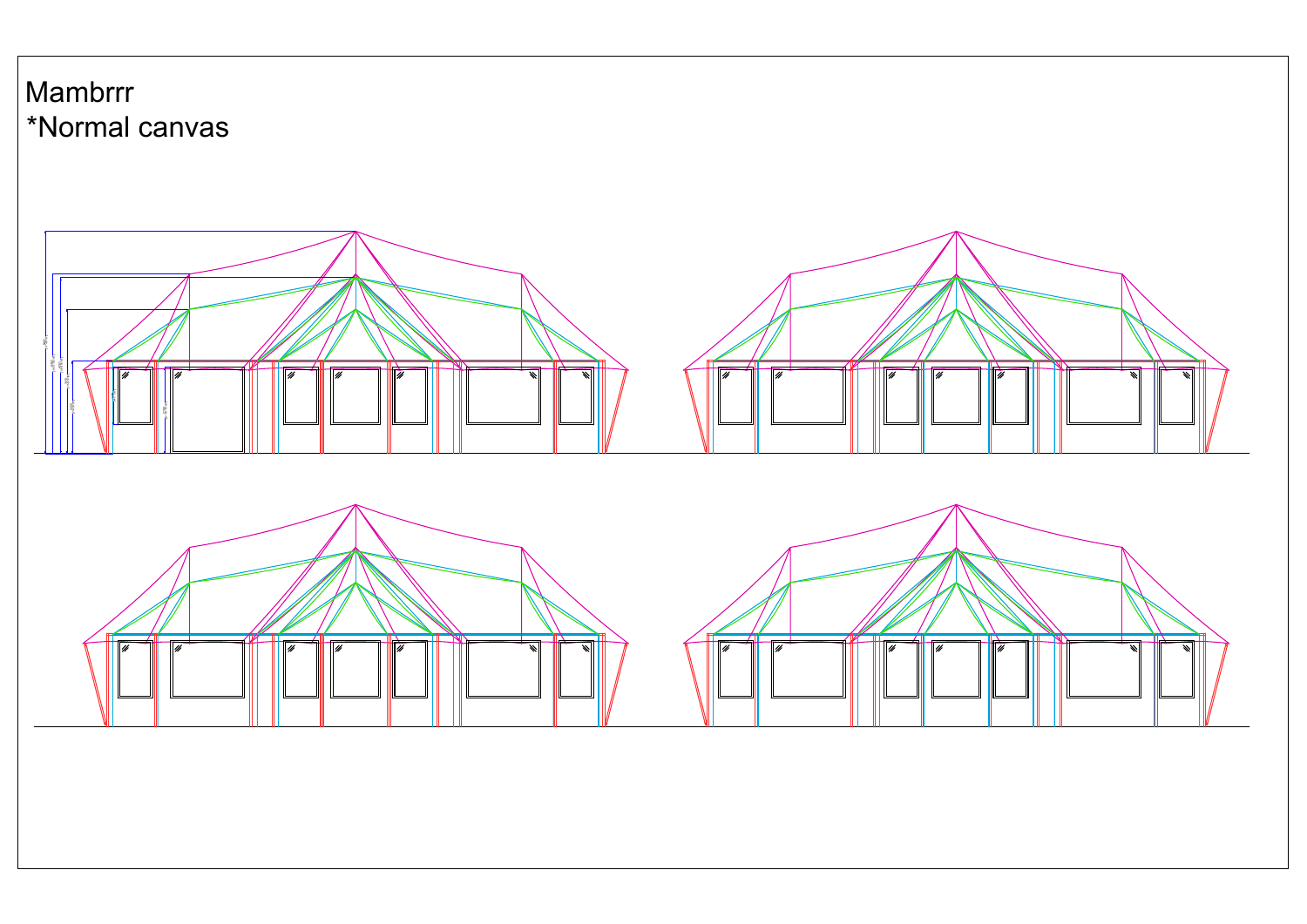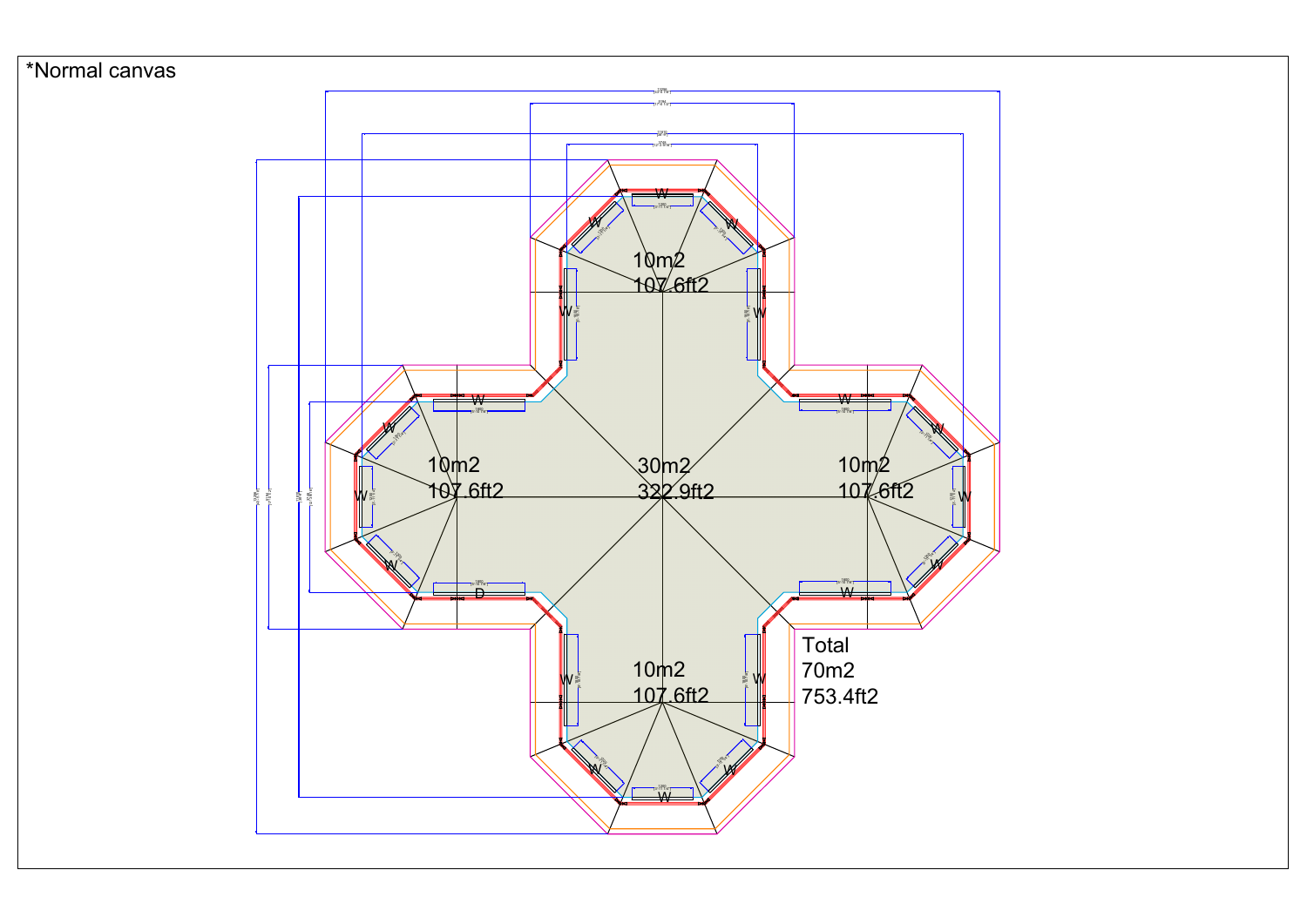

 $\overline{\mathbb{Z}}$ 

 $\sqrt{2}$ 

 $\sqrt{2}$ 

 $\overline{V}$ 



## Mambrrr \*Insulated canvas

 $\overline{\mathbb{Z}}$ 

 $\overline{\mathbb{W}}$ 

 $\sqrt{2}$ 

 $\overline{\mathbb{W}}$ 

 $\overline{\mathbb{N}}$ 

 $\overline{\mathbb{Z}}$ 

 $\overline{\mathbb{W}}$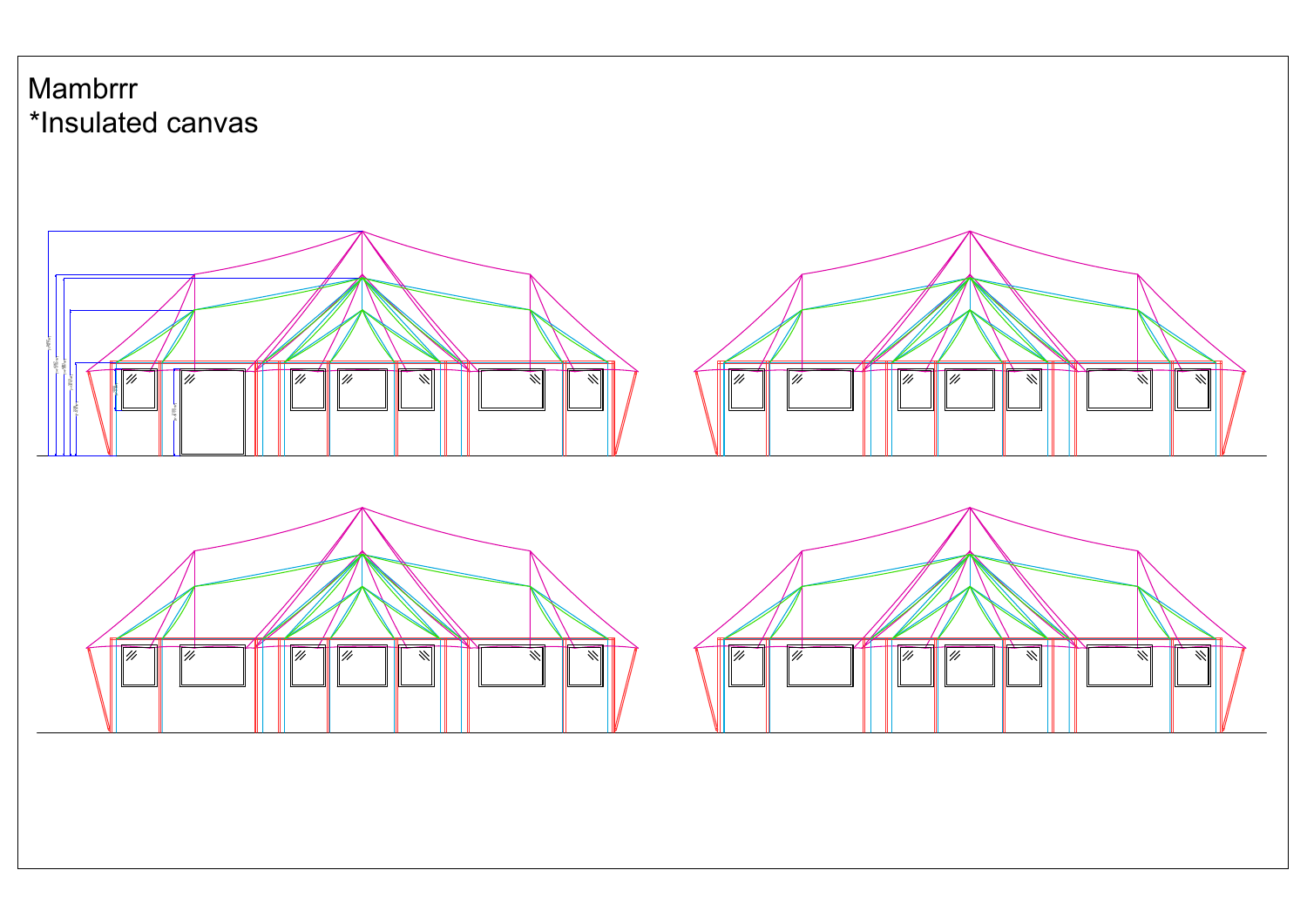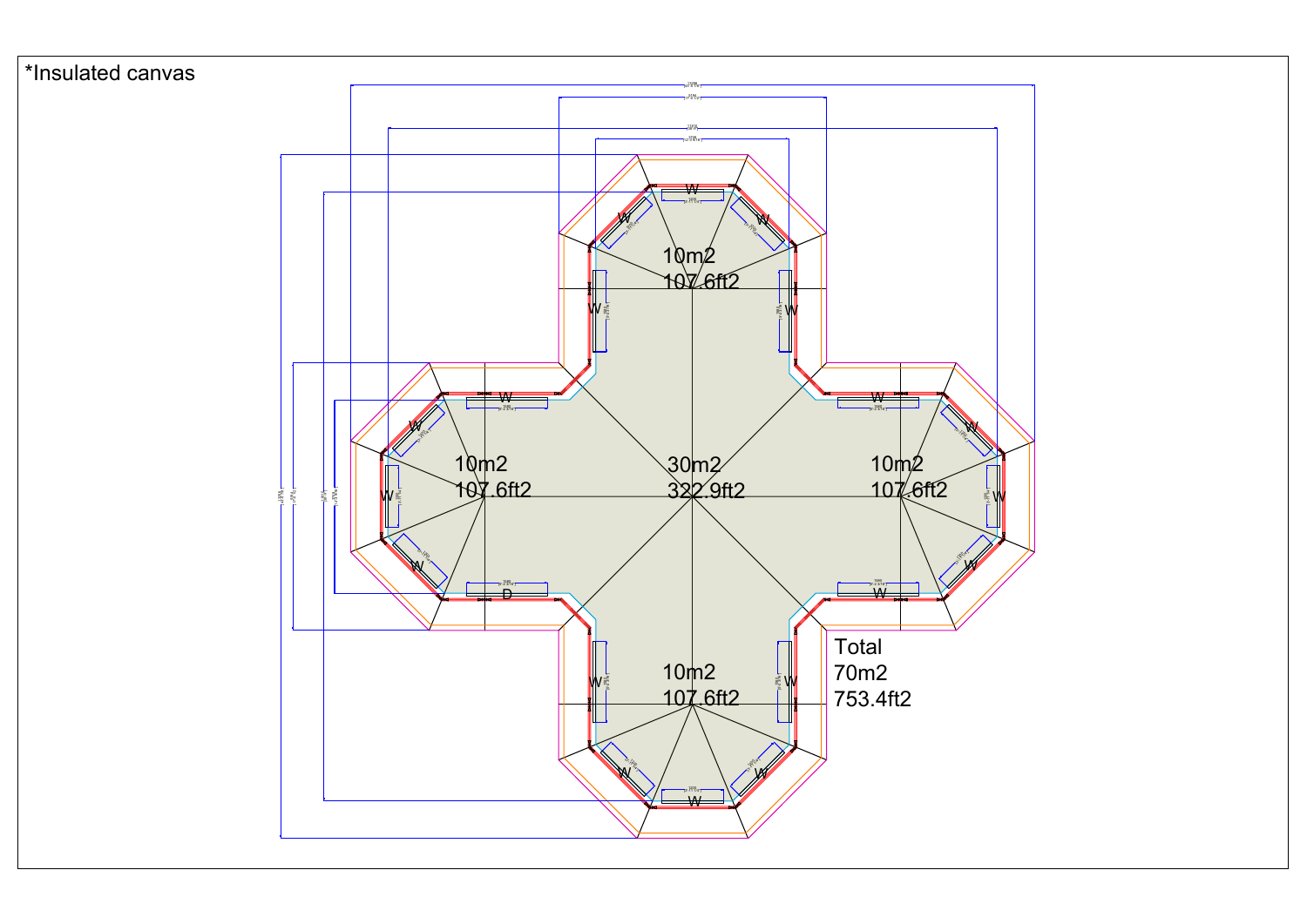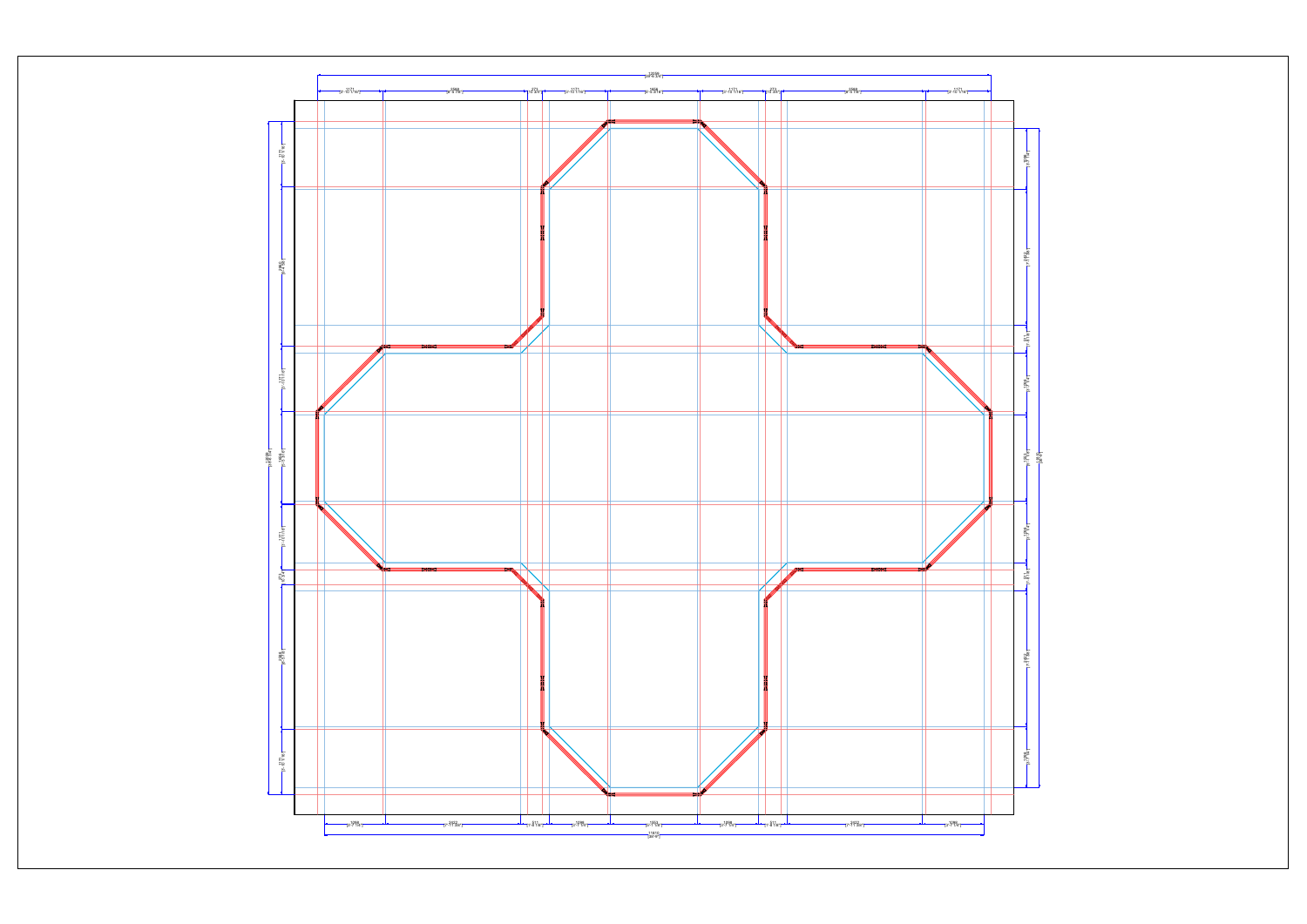